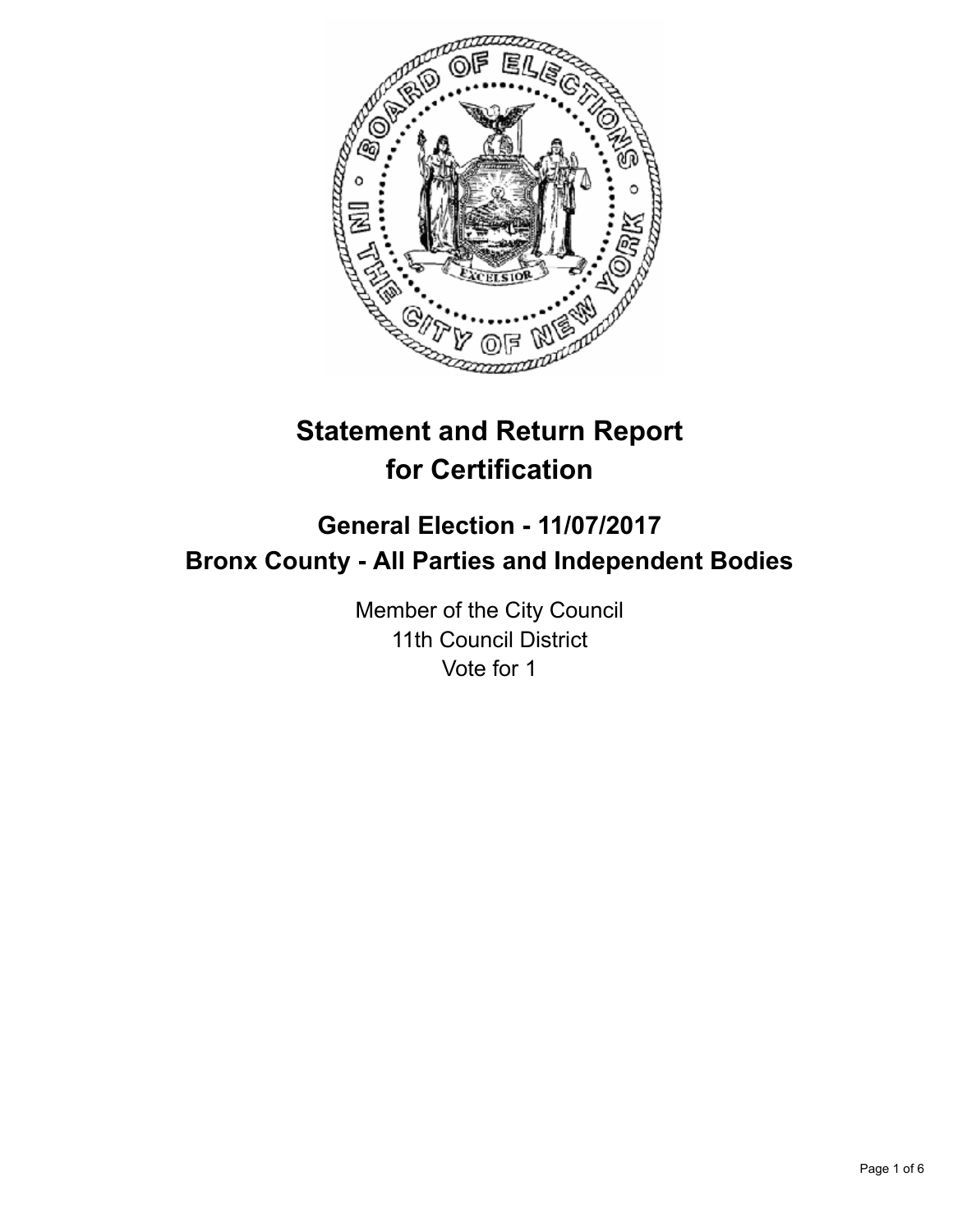

#### **Assembly District 78**

| <b>PUBLIC COUNTER</b>                                    | 1,413          |
|----------------------------------------------------------|----------------|
| <b>MANUALLY COUNTED EMERGENCY</b>                        | 0              |
| <b>ABSENTEE / MILITARY</b>                               | 31             |
| <b>AFFIDAVIT</b>                                         | 17             |
| <b>Total Ballots</b>                                     | 1,461          |
| Less - Inapplicable Federal/Special Presidential Ballots | 0              |
| <b>Total Applicable Ballots</b>                          | 1,461          |
| ANDREW COHEN (DEMOCRATIC)                                | 1,133          |
| JUDAH DAVID POWERS (REPUBLICAN)                          | 104            |
| JUDAH DAVID POWERS (CONSERVATIVE)                        | 22             |
| ANDREW COHEN (WORKING FAMILIES)                          | 87             |
| ROXANNE F. DELGADO (ANIMAL RIGHTS)                       | 26             |
| <b>BRIAN HYNES (WRITE-IN)</b>                            | 1              |
| DIANA AYALA (WRITE-IN)                                   | 1              |
| JOHN CERINI (WRITE-IN)                                   | 1              |
| JONATHAN TARHARKA (WRITE-IN)                             | 1              |
| MARK GJONAJ (WRITE-IN)                                   | $\overline{2}$ |
| SANELYS LOPEZ (WRITE-IN)                                 | 1              |
| UNATTRIBUTABLE WRITE-IN (WRITE-IN)                       | 1              |
| <b>Total Votes</b>                                       | 1,380          |
| Unrecorded                                               | 81             |

#### **Assembly District 80**

| <b>PUBLIC COUNTER</b>                                    | 2,694 |
|----------------------------------------------------------|-------|
| <b>MANUALLY COUNTED EMERGENCY</b>                        | 0     |
| ABSENTEE / MILITARY                                      | 49    |
| <b>AFFIDAVIT</b>                                         | 55    |
| <b>Total Ballots</b>                                     | 2,798 |
| Less - Inapplicable Federal/Special Presidential Ballots | 0     |
| <b>Total Applicable Ballots</b>                          | 2,798 |
| ANDREW COHEN (DEMOCRATIC)                                | 2,286 |
| <b>JUDAH DAVID POWERS (REPUBLICAN)</b>                   | 125   |
| JUDAH DAVID POWERS (CONSERVATIVE)                        | 38    |
| ANDREW COHEN (WORKING FAMILIES)                          | 123   |
| ROXANNE F. DELGADO (ANIMAL RIGHTS)                       | 33    |
| SAMUEL SEABURY (WRITE-IN)                                | 1     |
| UNATTRIBUTABLE WRITE-IN (WRITE-IN)                       | 1     |
| <b>Total Votes</b>                                       | 2,607 |
| Unrecorded                                               | 191   |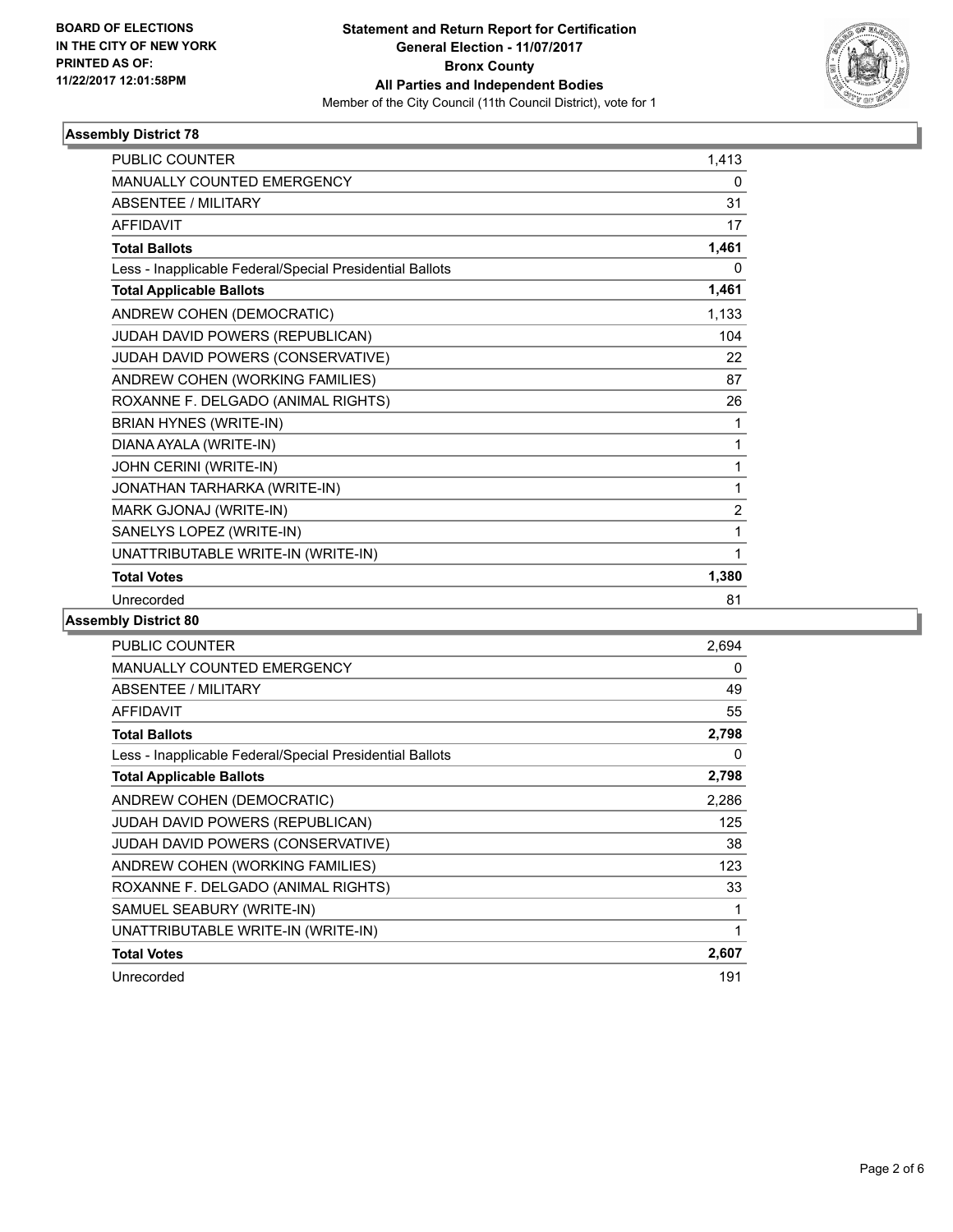

#### **Assembly District 81**

| <b>PUBLIC COUNTER</b>                                    | 17,461       |
|----------------------------------------------------------|--------------|
| MANUALLY COUNTED EMERGENCY                               | 0            |
| <b>ABSENTEE / MILITARY</b>                               | 758          |
| <b>AFFIDAVIT</b>                                         | 240          |
| <b>Total Ballots</b>                                     | 18,459       |
| Less - Inapplicable Federal/Special Presidential Ballots | 0            |
| <b>Total Applicable Ballots</b>                          | 18,459       |
| ANDREW COHEN (DEMOCRATIC)                                | 13,210       |
| JUDAH DAVID POWERS (REPUBLICAN)                          | 2,085        |
| JUDAH DAVID POWERS (CONSERVATIVE)                        | 532          |
| ANDREW COHEN (WORKING FAMILIES)                          | 1,265        |
| ROXANNE F. DELGADO (ANIMAL RIGHTS)                       | 278          |
| AVIVA CHAIDELL (WRITE-IN)                                | 1            |
| BENJAMIN C DIAMOND (WRITE-IN)                            | 1            |
| BILL SCHLEICHA (WRITE-IN)                                | 1            |
| BRENNY FITZGERALD (WRITE-IN)                             | 1            |
| CARLOS VELASQUEZ (WRITE-IN)                              | 1            |
| CHRISTOPHER W FORD (WRITE-IN)                            | 1            |
| CLIFF STANTON (WRITE-IN)                                 | 3            |
| DAN PADERNACHT (WRITE-IN)                                | $\mathbf{1}$ |
| DANI COTRONE (WRITE-IN)                                  | 1            |
| DANIEL NIMHAM (WRITE-IN)                                 | 1            |
| DAVID DEROY (WRITE-IN)                                   | 1            |
| DONNALD M. APPEL (WRITE-IN)                              | 1            |
| EUGENE P. MCGLOIN (WRITE-IN)                             | $\mathbf 1$  |
| <b>GABRIEL M. SPECIACE (WRITE-IN)</b>                    | 1            |
| HUNNY SOTO (WRITE-IN)                                    | 1            |
| JAMES A. DUFFY (WRITE-IN)                                | 1            |
| JESSICA LOESER (WRITE-IN)                                | 1            |
| JOHN CERINI (WRITE-IN)                                   | 1            |
| JOHN J CARLETON (WRITE-IN)                               | $\mathbf 1$  |
| JOHN LUDEWIG (WRITE-IN)                                  | 1            |
| JUDITH BRUMEL (WRITE-IN)                                 | 1            |
| JUSTIN SANCHEZ (WRITE-IN)                                | 1            |
| LAUREN SHUMAN (WRITE-IN)                                 | 1            |
| LEE MICHAEL (WRITE-IN)                                   | $\mathbf 1$  |
| LOREEN FONFA (WRITE-IN)                                  | $\mathbf 1$  |
| LUIS TEJADA (WRITE-IN)                                   | 1            |
| MARIA ESTRADA (WRITE-IN)                                 | 1            |
| RAFAEL MARTINEZ (WRITE-IN)                               | $\mathbf 1$  |
| RANDY ABREU (WRITE-IN)                                   | 1            |
| ROBERT BEIRNE (WRITE-IN)                                 | $\mathbf{1}$ |
| UNATTRIBUTABLE WRITE-IN (WRITE-IN)                       | 18           |
| <b>Total Votes</b>                                       | 17,420       |
| Unrecorded                                               | 1,039        |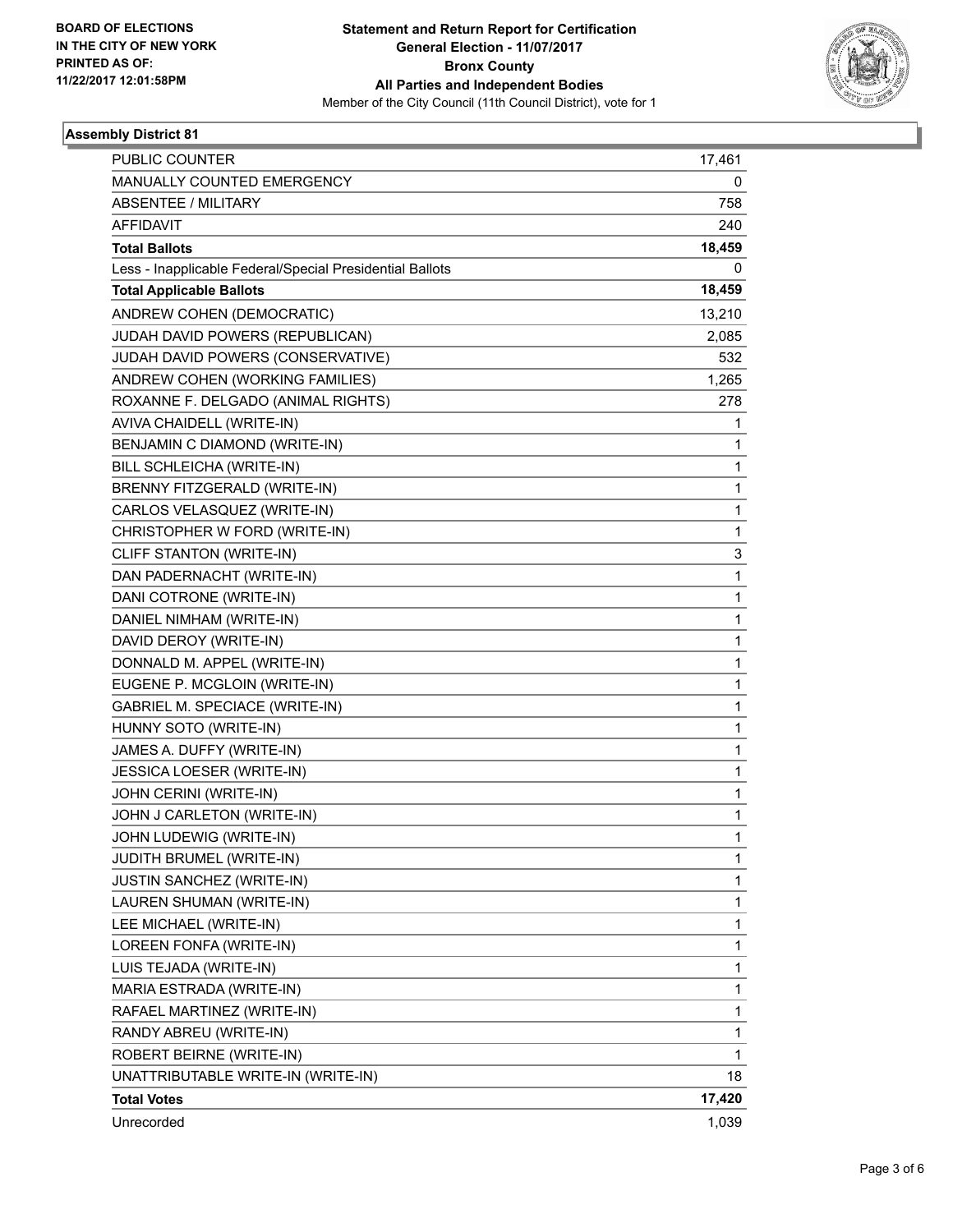

#### **Assembly District 83**

| PUBLIC COUNTER                                           | 169      |
|----------------------------------------------------------|----------|
| <b>MANUALLY COUNTED EMERGENCY</b>                        | 0        |
| ABSENTEE / MILITARY                                      | 2        |
| AFFIDAVIT                                                | 0        |
| <b>Total Ballots</b>                                     | 171      |
| Less - Inapplicable Federal/Special Presidential Ballots | 0        |
| <b>Total Applicable Ballots</b>                          | 171      |
| ANDREW COHEN (DEMOCRATIC)                                | 154      |
| <b>JUDAH DAVID POWERS (REPUBLICAN)</b>                   | 7        |
| JUDAH DAVID POWERS (CONSERVATIVE)                        | 2        |
| ANDREW COHEN (WORKING FAMILIES)                          | 2        |
| ROXANNE F. DELGADO (ANIMAL RIGHTS)                       | $\Omega$ |
| UNATTRIBUTABLE WRITE-IN (WRITE-IN)                       |          |
| <b>Total Votes</b>                                       | 166      |
| Unrecorded                                               | 5        |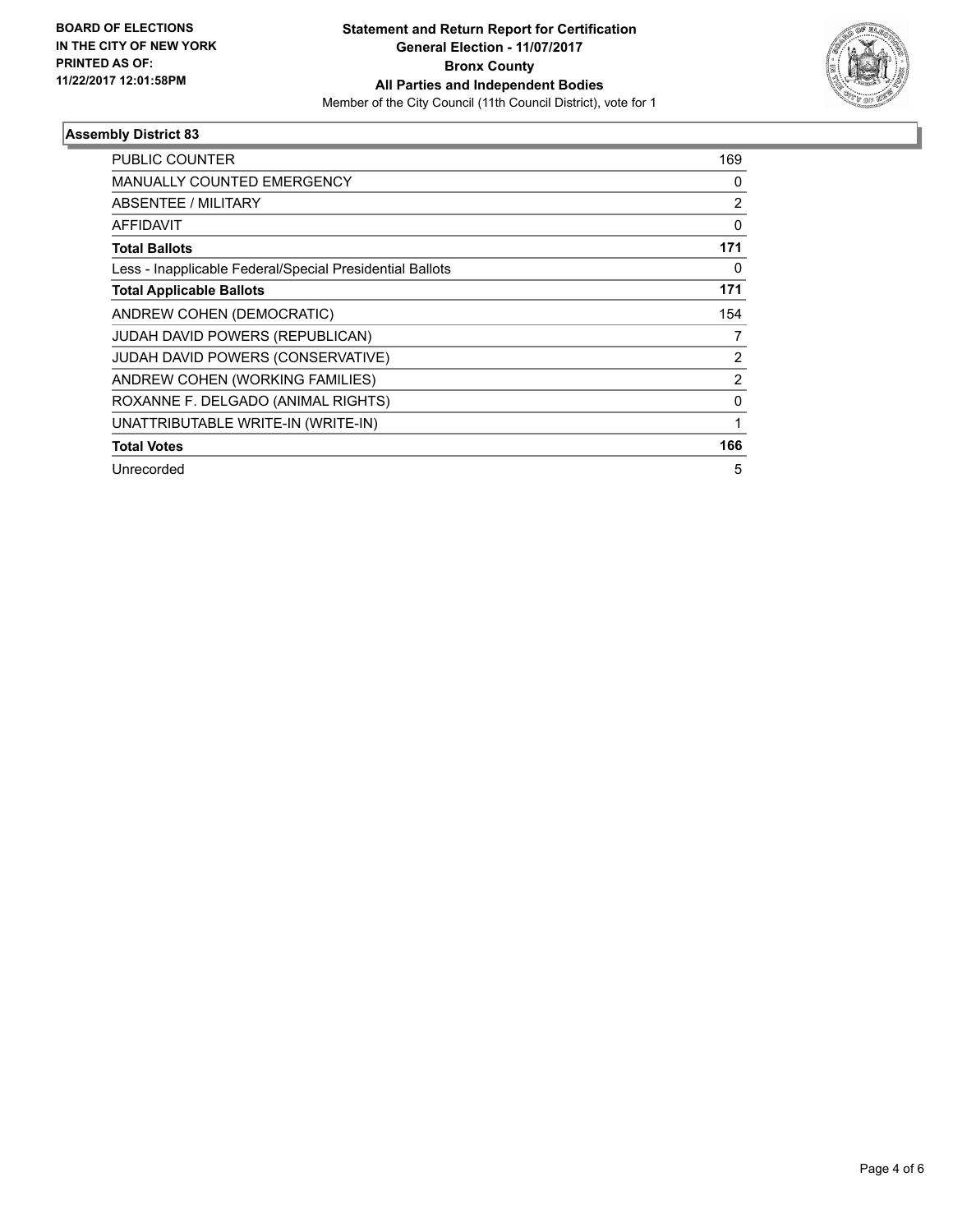

### **Total for Member of the City Council (11th Council District) - Bronx County**

| PUBLIC COUNTER                                           | 21,737         |
|----------------------------------------------------------|----------------|
| MANUALLY COUNTED EMERGENCY                               | 0              |
| ABSENTEE / MILITARY                                      | 840            |
| <b>AFFIDAVIT</b>                                         | 312            |
| <b>Total Ballots</b>                                     | 22,889         |
| Less - Inapplicable Federal/Special Presidential Ballots | 0              |
| <b>Total Applicable Ballots</b>                          | 22,889         |
| ANDREW COHEN (DEMOCRATIC)                                | 16,783         |
| JUDAH DAVID POWERS (REPUBLICAN)                          | 2,321          |
| JUDAH DAVID POWERS (CONSERVATIVE)                        | 594            |
| ANDREW COHEN (WORKING FAMILIES)                          | 1,477          |
| ROXANNE F. DELGADO (ANIMAL RIGHTS)                       | 337            |
| AVIVA CHAIDELL (WRITE-IN)                                | 1              |
| BENJAMIN C DIAMOND (WRITE-IN)                            | 1              |
| BILL SCHLEICHA (WRITE-IN)                                | 1              |
| BRENNY FITZGERALD (WRITE-IN)                             | 1              |
| <b>BRIAN HYNES (WRITE-IN)</b>                            | 1              |
| CARLOS VELASQUEZ (WRITE-IN)                              | 1              |
| CHRISTOPHER W FORD (WRITE-IN)                            | 1              |
| CLIFF STANTON (WRITE-IN)                                 | 3              |
| DAN PADERNACHT (WRITE-IN)                                | 1              |
| DANI COTRONE (WRITE-IN)                                  | 1              |
| DANIEL NIMHAM (WRITE-IN)                                 | 1              |
| DAVID DEROY (WRITE-IN)                                   | 1              |
| DIANA AYALA (WRITE-IN)                                   | 1              |
| DONNALD M. APPEL (WRITE-IN)                              | $\mathbf{1}$   |
| EUGENE P. MCGLOIN (WRITE-IN)                             | 1              |
| <b>GABRIEL M. SPECIACE (WRITE-IN)</b>                    | 1              |
| HUNNY SOTO (WRITE-IN)                                    | 1              |
| JAMES A. DUFFY (WRITE-IN)                                | 1              |
| JESSICA LOESER (WRITE-IN)                                | 1              |
| JOHN CERINI (WRITE-IN)                                   | $\overline{2}$ |
| JOHN J CARLETON (WRITE-IN)                               | 1              |
| JOHN LUDEWIG (WRITE-IN)                                  | 1              |
| JONATHAN TARHARKA (WRITE-IN)                             | 1              |
| <b>JUDITH BRUMEL (WRITE-IN)</b>                          | 1              |
| <b>JUSTIN SANCHEZ (WRITE-IN)</b>                         | 1              |
| LAUREN SHUMAN (WRITE-IN)                                 | 1              |
| LEE MICHAEL (WRITE-IN)                                   | 1              |
| LOREEN FONFA (WRITE-IN)                                  | 1              |
| LUIS TEJADA (WRITE-IN)                                   | 1              |
| MARIA ESTRADA (WRITE-IN)                                 | 1              |
| MARK GJONAJ (WRITE-IN)                                   | 2              |
| RAFAEL MARTINEZ (WRITE-IN)                               | 1              |
| RANDY ABREU (WRITE-IN)                                   | 1              |
| ROBERT BEIRNE (WRITE-IN)                                 | 1              |